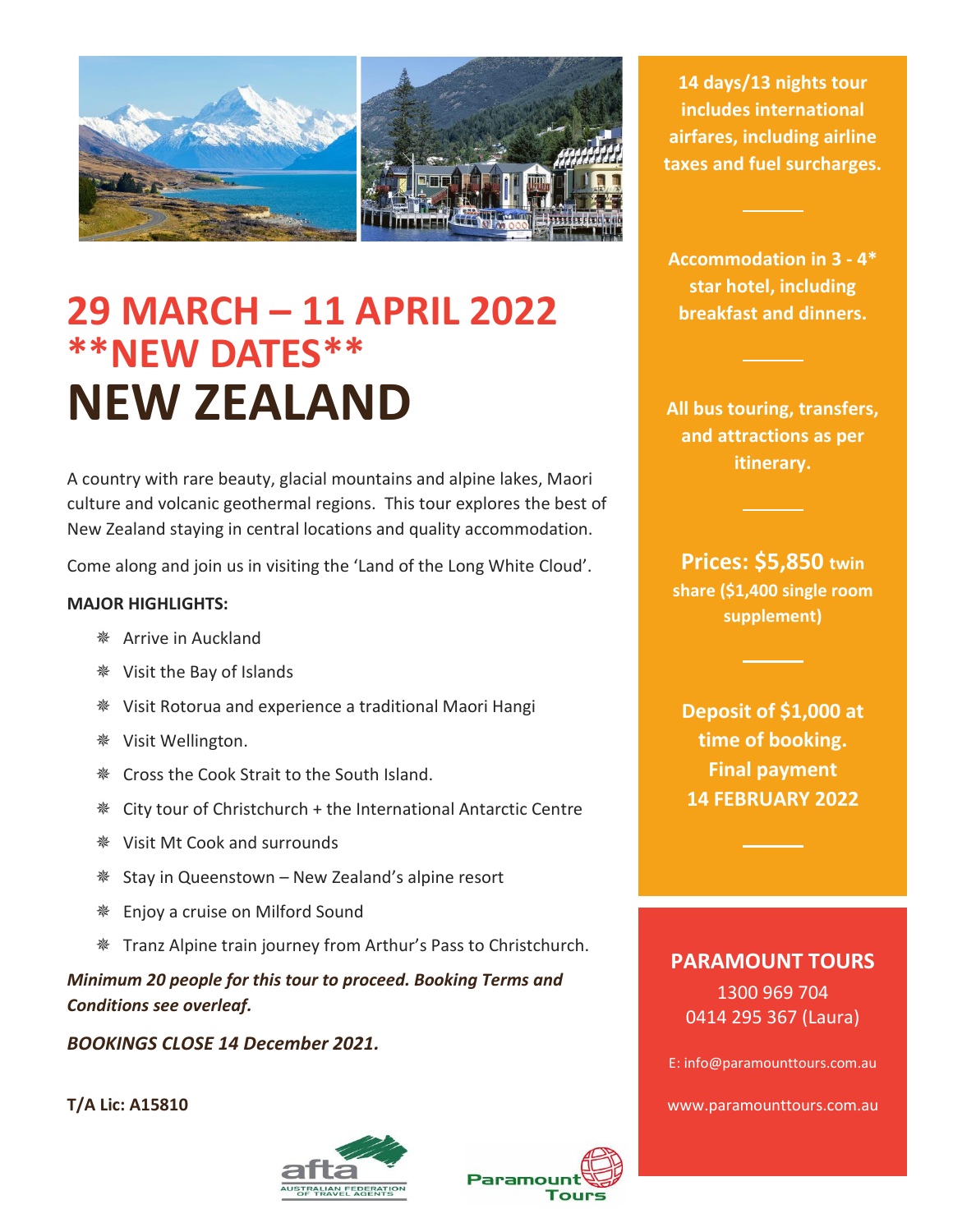# **TOUR INCLUSIONS**

## **MAJOR HIGHLIGHTS**

- Arrive in Auckland, the ''City of Sails".
- Visit the Matakohe Kauri Museum.
- **S** Guided tour of Waitangi Treaty House.
- **Scenic boat trip on the Bay is Islands.**
- Visit the geothermal areas of Rotorua.
- Visit the New Zealand Maori Arts & Craft Institute.
- Visit Tamaki Maori Village including a Hangi dinner.
- Lake Tekapo and Mt Cook Village
- Milford Sound cruise.
- $*$  Travel on the Tranz Alpine train from Arthur's Pass to Christchurch.
- Visit the International Antarctic Centre in Christchurch.

## **FLIGHTS**

• Economy airfares from Sydney to Auckland and return from Christchurch.

## **ACCOMMODATION**

- 13 nights' in 4\* accommodation:
	- o 1 night Auckland
	- o 2 nights Paihia (Bay of Islands)
	- o 2 nights Rotorua
	- o 1 night Wellington
	- o 2 nights Christchurch
	- o 3 nights Queenstown
	- o 1 night Franz Josef Glacier
	- o 1 night Christchurch (Day 13)
- **DINING**
	- o 13 breakfasts
	- o 1 x lunch (Milford Sound Packed lunch)
	- o 11 dinners, including specialty dinners:
		- Hangi Rotorua
		- Skyline Queenstown

## **TRANSPORT**

• Touring in private deluxe coach.

## **TOUR ESSENTIALS**

- Local tour guides as per itinerary.
- Airline taxes and surcharges.
- Entrance fees as per itinerary.

### **EXCLUSIONS:**

- Lunches throughout and drinks at dinner.
- Items of a personal nature.
- Travel Insurance.
- Porterage.
- Tips see "Important Information"
- Anything not stated in the inclusions.

# **TOUR COST: \$5,850 per person twin share. An additional \$1,400 for a single room supplement**

- No refund for any unused portions of the itinerary.
- Prices are based per person in twin share.
- Prices could be subject to change when confirmation of airline seats and hotel/land components are received.
- *\*\* Package price is based on minimum 20 paying adults. If numbers fall below this, tour cost may increase.*